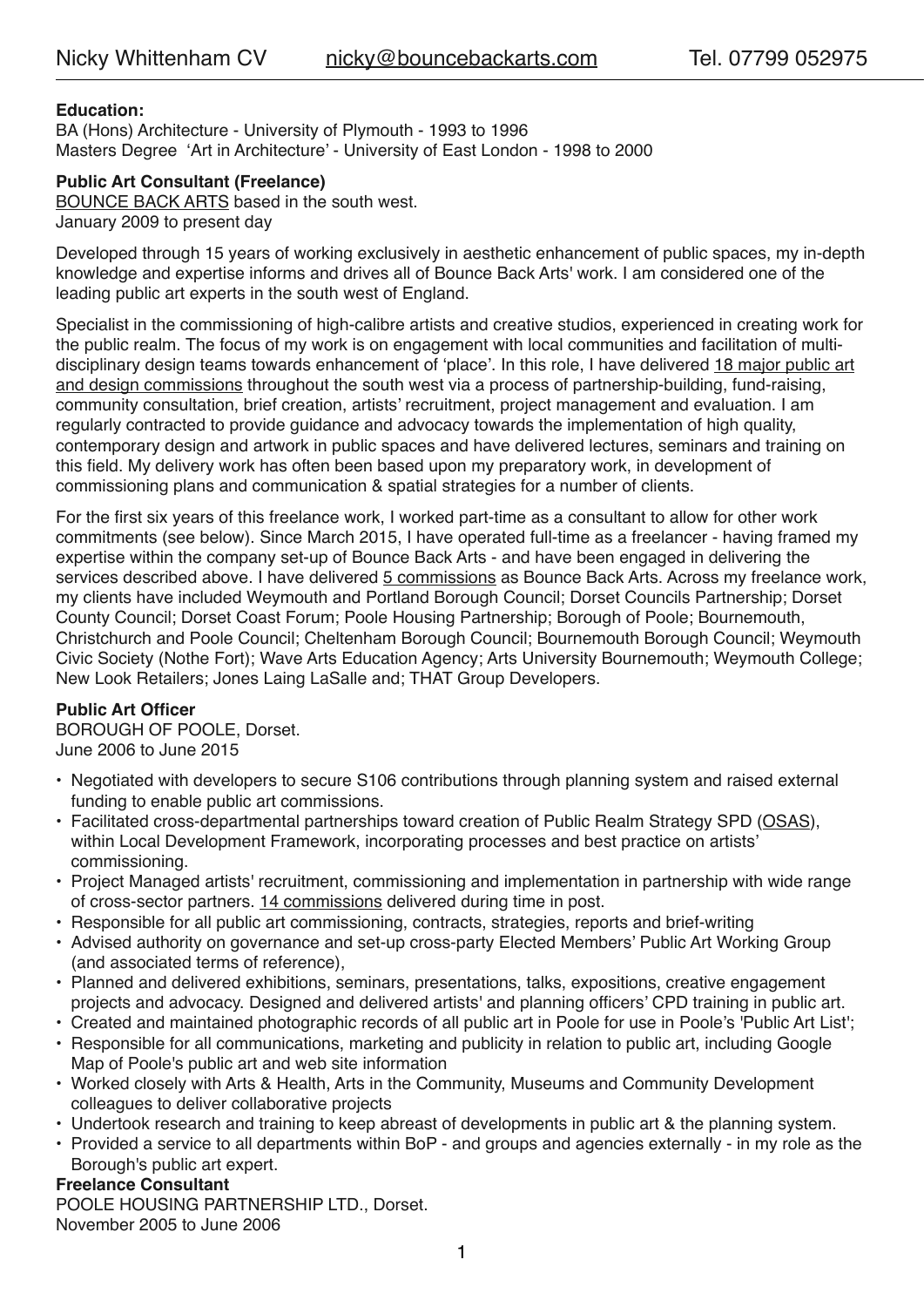Contracted to engage and collaborate with tenants of Frobisher and Benbow flats in Alderney, Poole on a project to transform a large, communal courtyard - through landscaping intervention - into an aestheticallypleasing, public realm space for residents. Produced a toolkit for Housing Officers in 'Community Engagement in Public Realm Improvement Projects', to aid future initiatives. Stand alone contract.

## **Community Development Specialist** (three roles)

DEVON & CORNWALL HOUSING ASSOCIATION, Exeter, Devon. November 2001 to November 2005

- 1. *Community Development Co-ordinator* (Nov. 2003 Nov. 2005): Designed and delivered this pilot, multi-strand community development project with a mixed-tenure community involved in a 99 home, new build, housing regeneration scheme within Devonport's wider 'New Deal for Communities' area. Seconded from Community Development Manager's role to co-ordinate and deliver the project, resulting in a CABE award for resident-led innovation and high quality design of the new scheme.
- 2. *Community Development Manager* Plymouth and Cornwall (Mar. 2002 Nov. 2003): Worked with individual communities and at strategic level to develop and deliver a wide range of projects which enhanced quality of life and developed a formal network for tenants' engagement in the operation of DCHA. Managed a small team of local community development workers. Secured £156K from Housing Corporation for specific, community-led project in Devonport (see above).
- 3. *Community Development Officer* (Nov. 2001 Mar. 2002): Worked with disadvantaged tenants on two Plymouth housing estates, to develop and deliver public realm and art projects funded through Single Regeneration Budget funding.

## **Community Development Worker**

DORSET COMMUNITY ACTION, Dorchester, Dorset. October 2000 to October 2001

Worked in the Dorset market towns of Verwood, Dorchester and Beaminster to engage local volunteer community members in the development and creation of action plans, to aid government funding applications for regeneration projects.

## **Community Development / Communications Officer**

STEPNEY HOUSING AND DEVELOPMENT AGENCY, Tower Hamlets, London. October 1997 to October 2000

Worked closely with local communities and tenants' associations in the regeneration of social housing on the Limehouse Fields Estate (under the New Deal for Communities funding stream), and managed projects including tenants' association governance, fun days, arts workshops, gardening groups and production of a monthly, Bengali / English local newsletter.

## **Freelance Consultant / Research Assistant**

CAPITAL ACTION - URBAN REGENERATION AGENCY, Camden, London October 1996 to October 1997

Contracted to engage with tenant volunteers in Islington and Hackney and facilitate community's design input into extensive social housing regeneration projects through variety of means, including a one stop shop, which I ran with volunteer members of the community. Also carried out national policy research into community self-build programmes.

## **References**

1. Nigel Jacobs - Director of Operations Intelligent Land (Planning & Development Consultancy) The Studio Ferndown Forest Golf Club Forest Links Road Ferndown